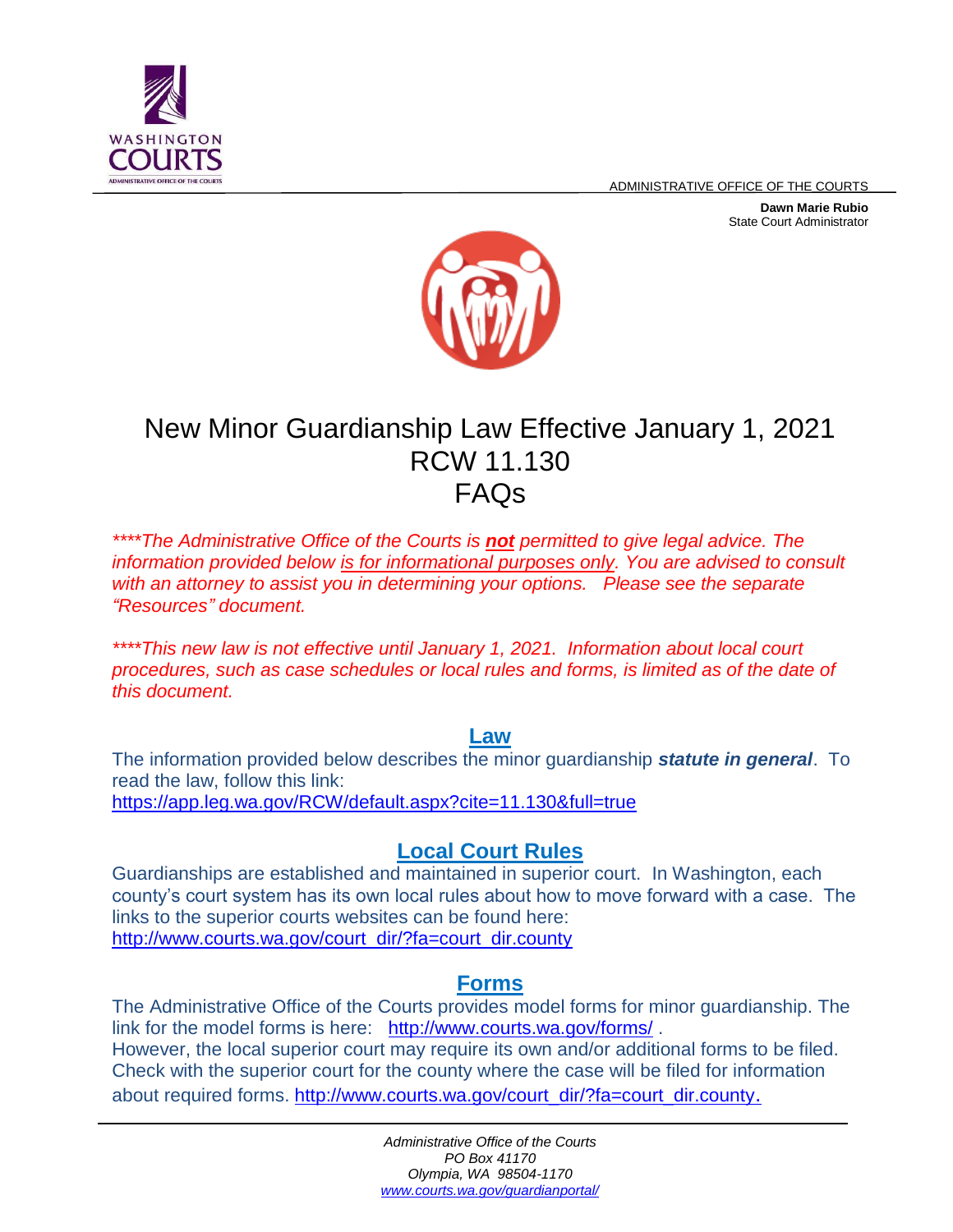

# $\triangleright$  What is guardianship?

Guardianship is a legal arrangement. A guardianship is created when a court appoints someone to make decisions for, and take actions for, someone else. The guardian has a legal duty to that person. The legal duty is called being a fiduciary. A fiduciary is required to act in the best interests of the person under guardianship.

# **GUARDIANSHIP OF A MINOR - GENERAL**

#### $\triangleright$  What is the basis for creating a minor guardianship under RCW 11.130?

Under RCW 11.130 generally, a court can appoint a guardian for a minor who does not have a guardian under the following circumstances.

- 1. Appointing a guardian is in the best interests of a minor, **and**
- 2. One of the following:
	- $\checkmark$  Each parent of the minor agrees after being informed about what a guardianship means; or
	- $\checkmark$  All parental rights have been terminated; or
	- $\checkmark$  There is clear and convincing evidence that no parent of the minor is willing or able to exercise parenting functions as defined in RCW 26.09.004.

<https://app.leg.wa.gov/rcw/default.aspx?cite=26.09.004>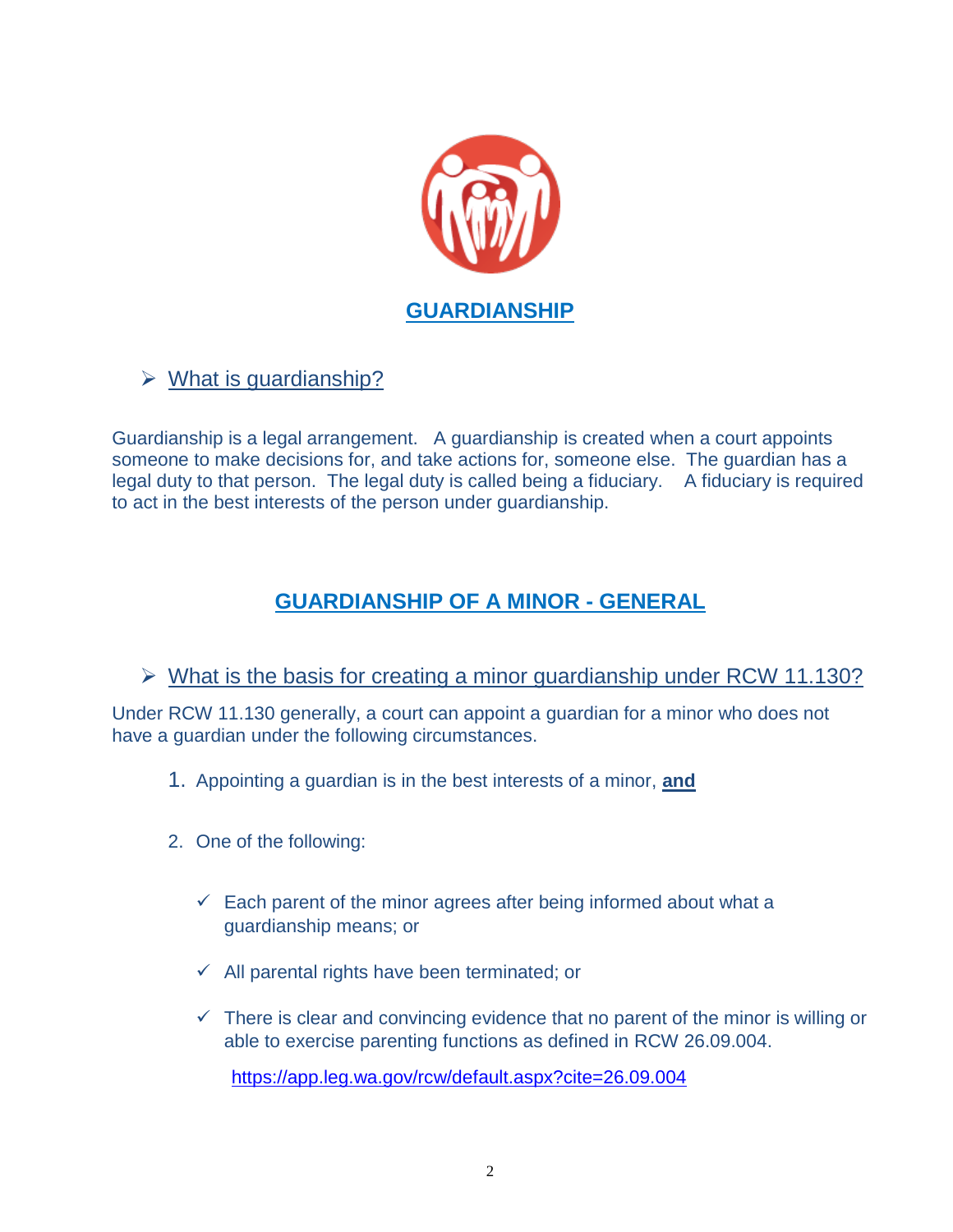# $\triangleright$  Does the guardian get custody of the minor?

Under RCW 11.130 generally, the guardian of a minor gets custody. (There is an exception though, if conferring custody would be inconsistent with another court order that has effect in Washington.)

# $\triangleright$  Do the parent(s) have the right to visit with the minor?

This depends on what the guardianship court order says. When a guardian is appointed, a parent may have visitation rights. The law says that the court shall preserve the parentchild relationship by parent-child visitation, unless the court finds the relationship should be limited or restricted. The reasons why visits should be limited or restricted are in another law. That law is RCW 26.09.191. <https://app.leg.wa.gov/RCW/default.aspx?cite=26.09.191>

#### $\triangleright$  Could the parents have other rights during the quardianship?

Yes, the parent(s) may have other rights, such as making decisions about education, for example, or access to records. The guardianship court order will say what these are.

# $\triangleright$  How does a guardian show what authority they have with respect to the minor?

The "Letters of Office" show that the guardian has been appointed. These documents, also called Letters of Guardianship, will say if the guardian has all authority for the child ("full guardianship") or whether the parents have visitation, decision making, or other rights ("limited guardianship".) In some cases, the minor may have some decision making rights if the court finds it is important for developing self-reliance of the minor. That would also be a limited guardianship.

#### $\triangleright$  What responsibilities does a minor's guardian have?

The guardian is a fiduciary. A fiduciary is required to act in the minor's best interest. The guardian has the same responsibilities as a parent, unless the court limits the responsibilities. These responsibilities include: the minor's support, care, education, health, safety, and welfare.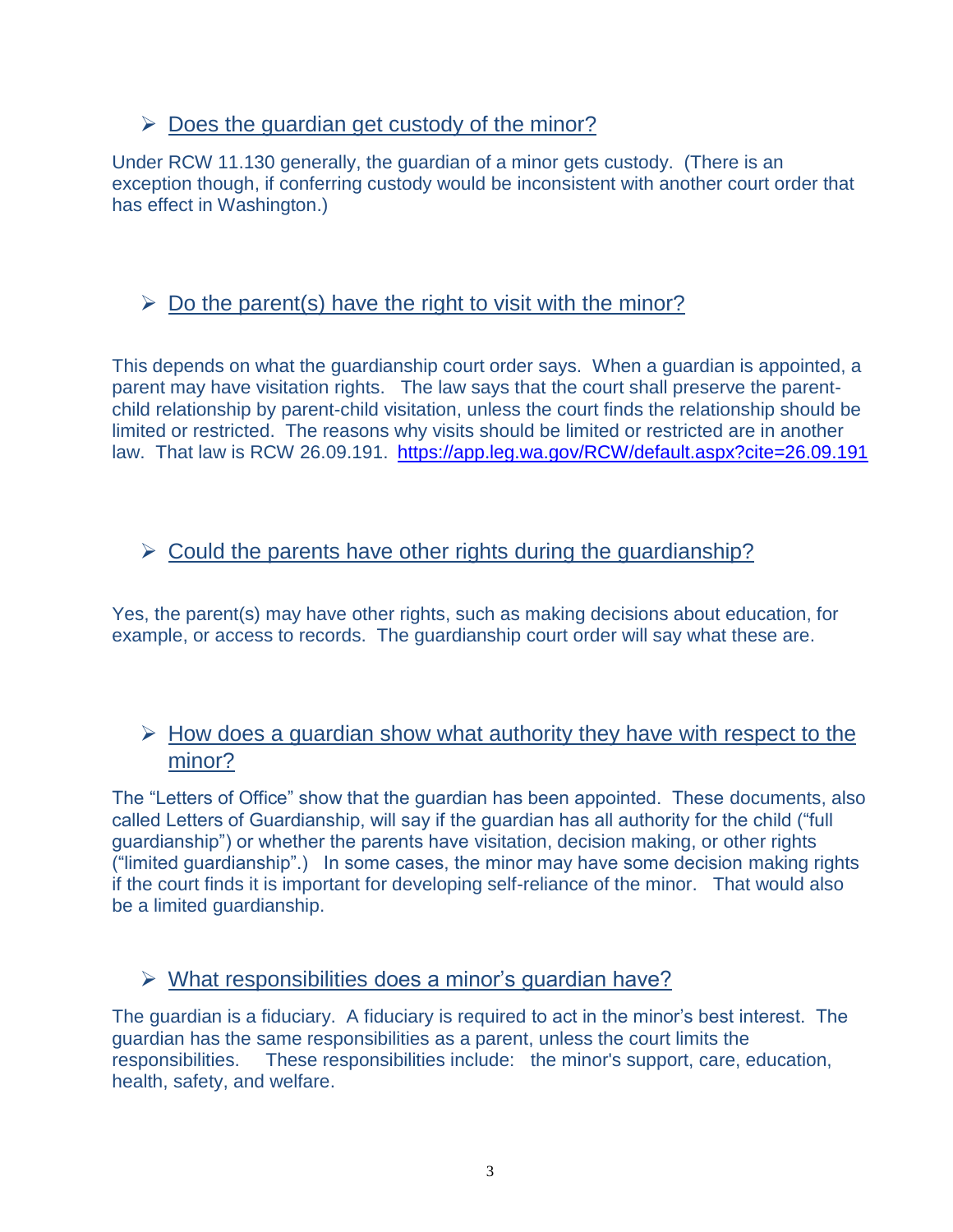# What powers does a minor's guardian have?

The guardian has the same powers as a parent concerning the minor's support, care, education, health, safety, and welfare, unless the court limits the guardian's powers. This includes things like consenting to health care and receiving benefits for the care of the minor.

# $\triangleright$  Can the court order child support from a parent?

Yes. The court may order either or both parents to pay child support.

# $\triangleright$  What if the quardian wants to move with the minor?

There are specific laws that apply to moving with a minor when a court order affects the child's custody. See: RCW 26.09.405--.560. <https://apps.leg.wa.gov/rcw/default.aspx?cite=26.09>

#### $\triangleright$  Who can be a guardian?

The guardian has to meet qualifications in the law. These include:

- $\checkmark$  Be at least 21 years old (unless the quardian is a parent)
- $\checkmark$  Not have criminal convictions involving dishonesty, neglect, or use of physical force or other crimes related to a guardian's responsibilities\*
- $\checkmark$  Be someone a court would not find to be unsuitable

\*A court might consider a relative qualified to be the guardian even if they have a conviction. It will depend on the facts of the situation.

# $\triangleright$  Does a guardian for a minor need to complete any training?

In general a guardian must complete the standardized training made available by the administrative office of the courts. The lay guardian training for minor guardianship will be available on January 1, 2021. The website link for the training will be:

<http://www.courts.wa.gov/guardianportal/index.cfm?fa=guardianportal.title11minor>

There is no cost for this training. The court may grant a waiver of this training.

The superior court where the petition is filed may have its own training requirements as well.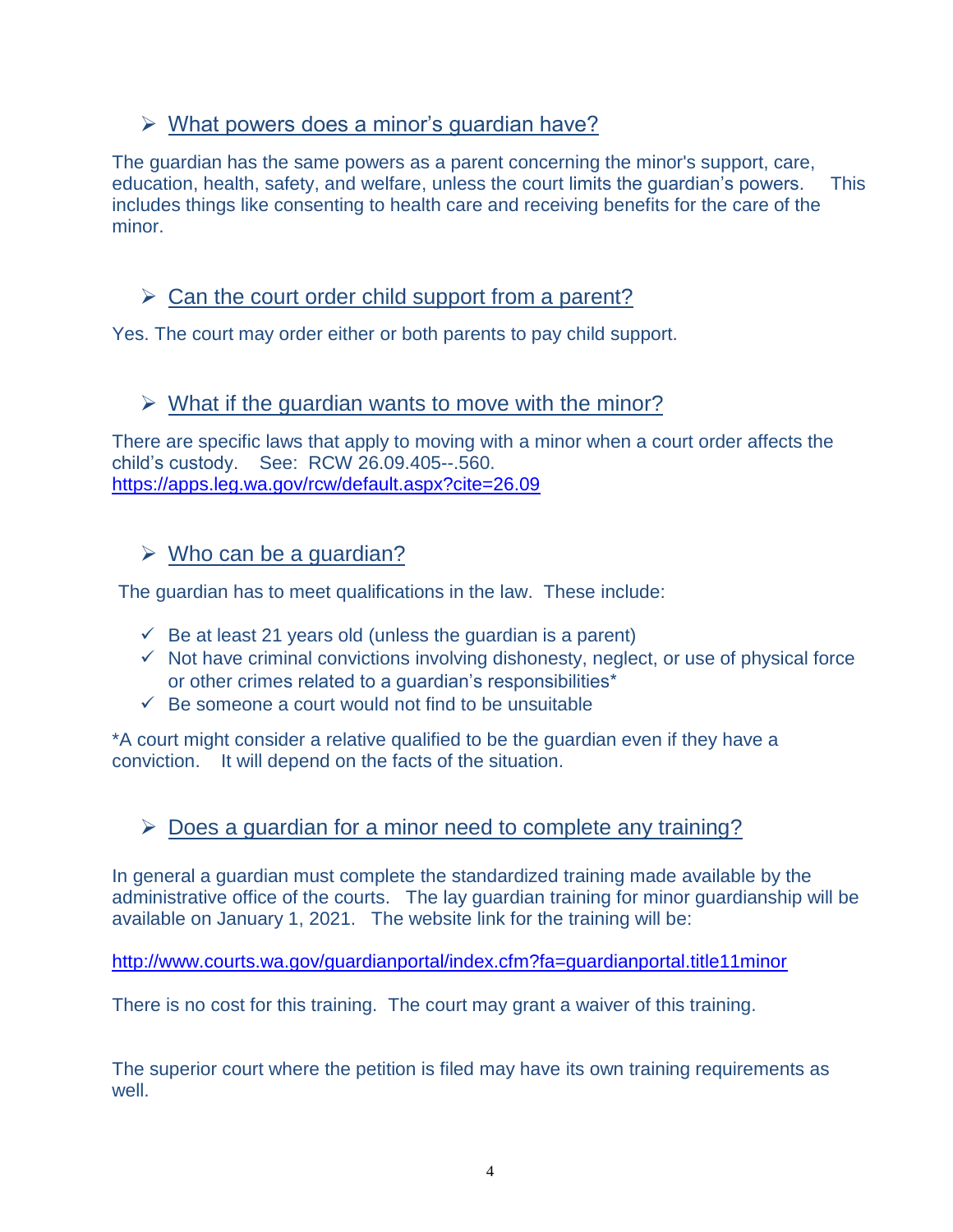# $\triangleright$  What information does a guardian have to tell the court in writing to be appointed as a guardian?

A guardian must file papers with the court that disclose the following things about the guardian:

- $\checkmark$  Convictions for crimes that are felonies, or involve dishonesty, neglect, violence, or use of physical force, or are related to the guardian's responsibilities
- $\checkmark$  Bankruptcies or other court findings about financial behavior described in the law

# $\triangleright$  Will the court review other information before appointing a guardian with custody rights?

The court will require information from the Department of Children, Youth and Families ("DCYF", sometimes called Child Protective Services, or "CPS") regarding investigations involving the minor, and any investigations about the petitioner or other adults in the household. The court must also require background checks of the petitioner from the Washington state patrol criminal identification system. These checks include other adults in the petitioner's household.

#### $\triangleright$  Is the guardian's agreement needed to become a minor's guardian?

Yes. The guardian has to sign and file an Acceptance of Appointment with the court.

#### $\triangleright$  Can the rights of the parents, the minor, and the guardian change during the guardianship?

Yes. The parents, the minor, the guardian, or someone else could ask the court to change parts of the guardianship. An example would be how often the parent has the right to visit with the minor.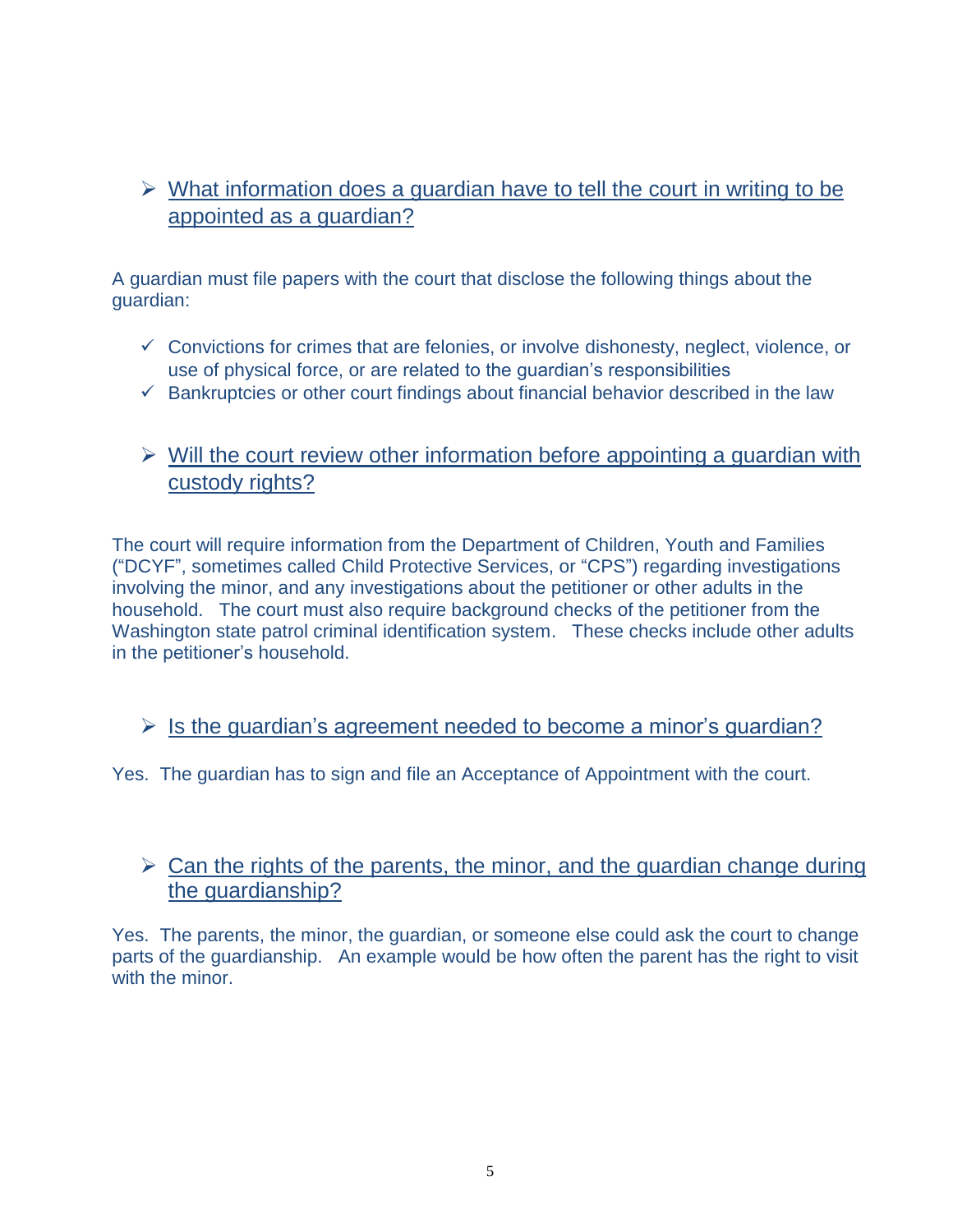# $\triangleright$  How long does a minor guardianship last?

In general, the minor guardianship lasts until the minor turns 18. The guardianship also ends if the minor is adopted, emancipates (gets legal independence) or dies.

Someone could petition (ask the court) for the minor guardianship to end. Petitioners can include a parent, the minor, the guardian, or someone else interested in the welfare of the minor.

The guardianship will end if the court finds that the reason for the guardianship no longer exists, unless the court makes two findings. The two findings are:

- $\checkmark$  Ending the guardianship would be harmful to the minor, and
- $\checkmark$  The minor's interest in the guardianship continuing outweighs the interest of any parent of the minor in restoration of the parent's right to make decisions for the minor.

#### $\triangleright$  Can a guardian just stop being a minor's guardian?

No. The guardian has to get the court's approval to stop being the guardian.

#### $\triangleright$  Does the guardian have to file reports with the court about the guardianship?

It depends. The court will decide if the guardian has to file reports about the guardianship. If reports are required, the court order will state how often the reports must be filed.

#### $\triangleright$  What happens to a RCW 26.10 non-parent custody order under the RCW 11.30 minor guardianship law?

The RCW 11.130 minor guardianship law does not affect the validity of any court order issued under chapter 26.10 RCW prior to January 1, 2021.

# $\triangleright$  What if someone wants to modify a 26.10 non-parent custody order after January 1, 2021?

When court orders issued under chapter 26.10 RCW are modified, the modification is subject to the requirements of the minor guardianship law.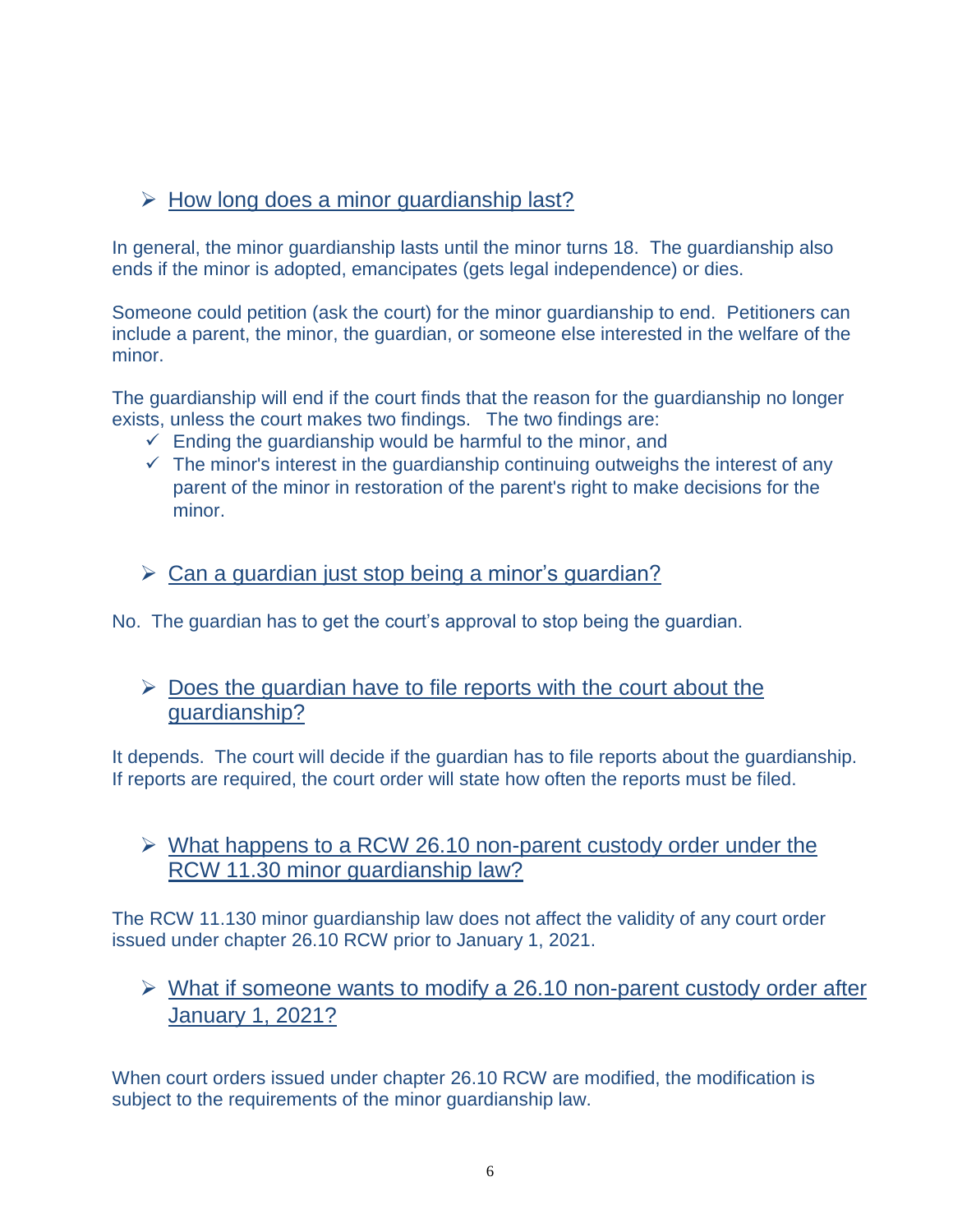# **MINOR GUARDIANSHIP CASES**

# $\triangleright$  Are there different types of minor guardianship cases?

Yes. There are three types of minor guardianship cases:

- $\checkmark$  "Regular" Minor Guardianship
- $\checkmark$  Emergency Minor Guardianship
- $\checkmark$  Standby Minor Guardianship

Please see information about the three types of guardianship below under the separate headings.

 $\triangleright$  Are the procedures exactly the same for all three types of minor guardianship cases?

No. Some procedures are the same, but some are different.

#### $\triangleright$  Where are minor guardianship cases filed?

The case must be filed in the county where the minor lives or is present when the case starts. The case can also be filed in the county where another case is going about the minor's custody or parental rights of the minor. Other cases include, for example, a dependency case (CPS has become involved and has started a case.)

Minor guardianship cases are filed in the superior court of the county.

#### $\triangleright$  Is there a filing fee to start the case?

No filing fee will be charged if the proposed guardian in the case is a relative. A relative is someone who is related by blood or marriage.

\*(The filing fee still applies if the relative is a professional guardian.)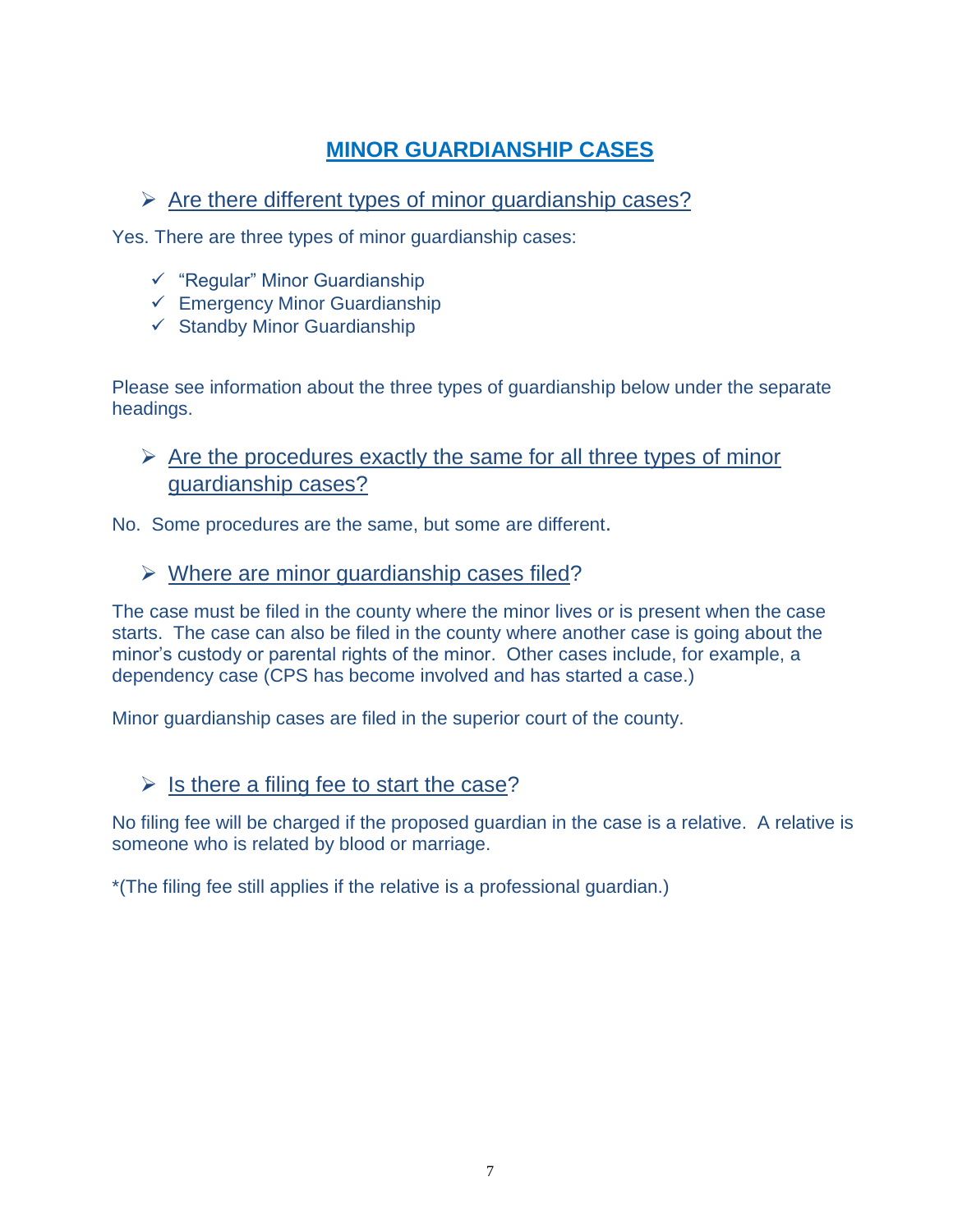# **"REGULAR" MINOR GUARDIANSHIP CASES**

#### $\triangleright$  Who can start a case?

Persons who can start the case (file a petition) include:

- $\checkmark$  The person who wants to be the quardian
- $\checkmark$  Someone interested in the welfare of the minor
- $\checkmark$  The minor

#### $\triangleright$  What rules apply to the case?

Except as otherwise provided in RCW 11.130, the rules of evidence and civil procedure apply to the case.

#### $\triangleright$  What is a petition?

A petition is a document that is filed with the court that tells the court what the petitioner (person filing the document) is asking the court to do. For example, this document will tell the court why the person thinks a minor needs a guardian, and who the person thinks should be the guardian.

 $\triangleright$  What is a "declaration explaining the reasons for minor quardianship"?

A "declaration explaining the reasons for minor guardianship" is a document used in regular and standby minor guardianship cases. This declaration tells the specific facts and details about why a minor guardianship is being requested.

#### $\triangleright$  What is a notice of hearing?

A notice of hearing is a document that says when a hearing has been scheduled in the guardianship case. It also gives information about what may happen at a hearing, and information about the rights of the minor and the parents.

#### $\triangleright$  What is a summons?

A summons is a document that tells a person about a court case. The summons has information about when the person receiving the summons must respond.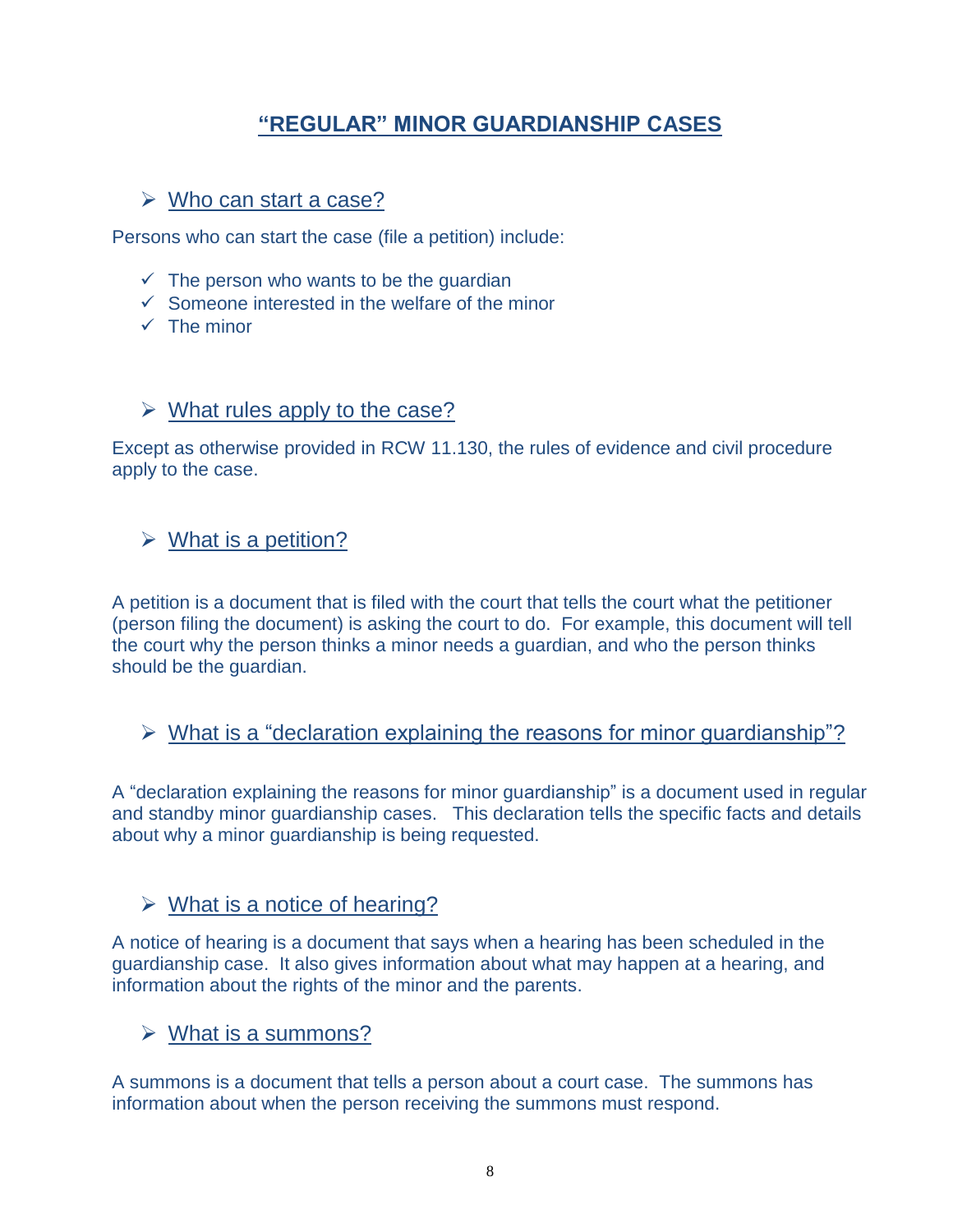# $\triangleright$  What does RCW 11.130 say about how notice must be given?

Some people must be served notice. See RCW 11.130.195 1(a). <https://app.leg.wa.gov/RCW/default.aspx?cite=11.130.195> . (Information about how to serve process is beyond the scope of this information in this document.)

Other people may be given notice by mail or other action reasonably calculated to give notice under RCW 11.130.065. <https://app.leg.wa.gov/RCW/default.aspx?cite=11.130.065> In general, notice must be given as required by the local superior court's rules of civil procedure at least fourteen days before the hearing.

# $\triangleright$  Who has to get notice by service?

The following must get notice by service: the minor if they are 12 or older, the parents of the minor, and the person nearest in kinship if there are no parents. The list also includes someone with non-parent custody of the child or a guardian. The court can also say someone else needs notice by service.

#### $\triangleright$  Are there special rules about what information is served on (given to) a minor?

Yes. The person filing the case can ask the court to not have to serve (give) the "declaration explaining the reasons for minor guardianship" (the document with the detailed facts) to the minor. The minor can ask to get this information.

# $\triangleright$  Who else has to get notice by mail or other means that will give them reasonable notice?

The people who may receive notice by mail or other reasonable means include:

- $\checkmark$  any adult with primary care and custody of the minor who is not a parent, guardian or person with non-parental custody under RCW 26.10
- $\checkmark$  each person that had primary care or custody of the minor for at least sixty days during the two years immediately before the filing of the petition or for at least seven hundred thirty days during the five years immediately before the filing of the petition,
- $\checkmark$  grandparents,
- $\checkmark$  adult siblings, etc.

The full list is at [https://app.leg.wa.gov/RCW/default.aspx?cite=11.130.195.](https://app.leg.wa.gov/RCW/default.aspx?cite=11.130.195)

The petitioner can ask the court to waive notice to someone in this category for a good reason.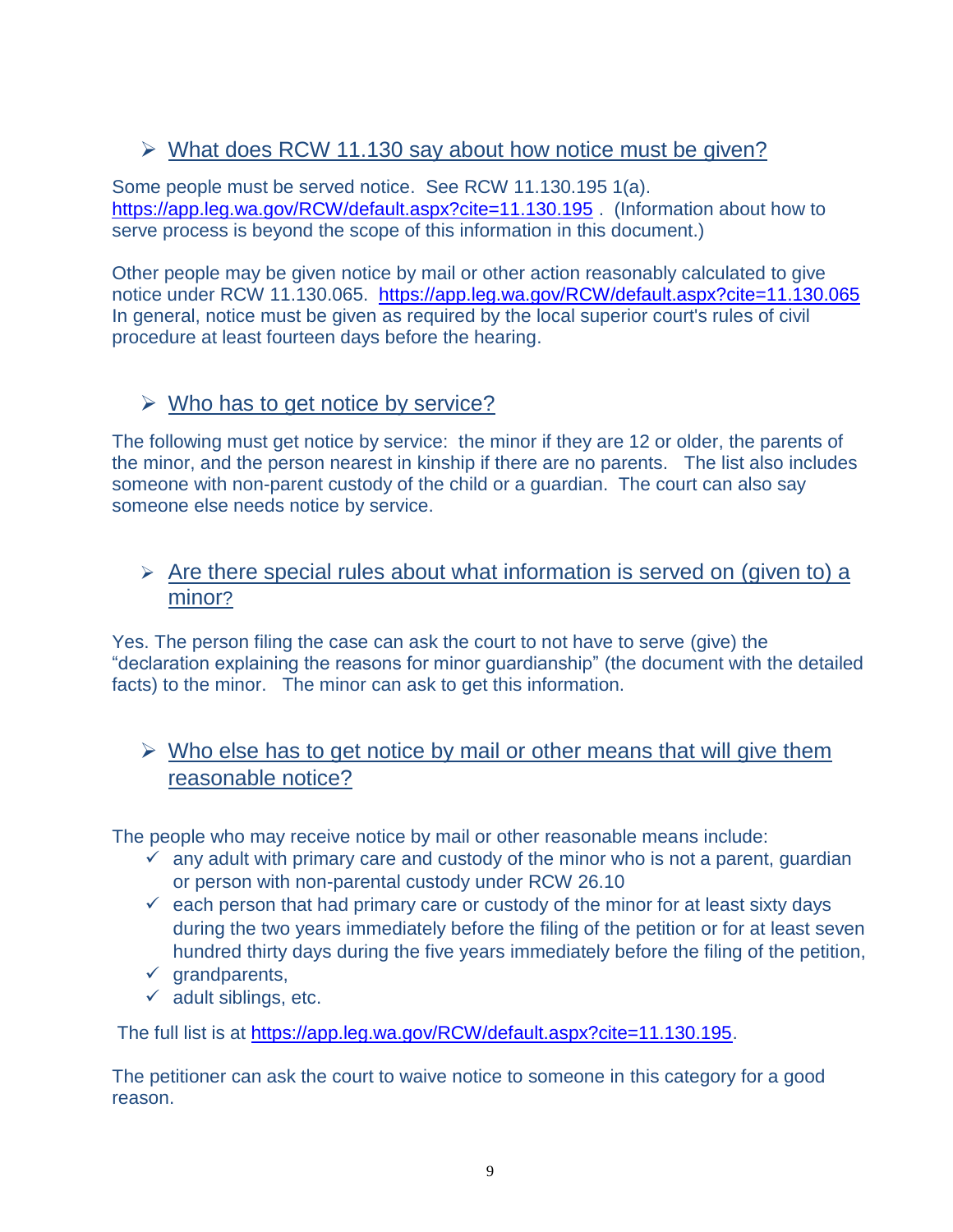# $\triangleright$  Are there special requirements about the notice of hearing form that has to be given under the statute?

Yes. The minor guardianship law says that notice of a hearing under this chapter must be in at least sixteen-point font and in plain language. Sixteen point font is larger than average size. As much as possible, the notice has to be in a language that the person understands.

# $\triangleright$  Are there other requirements if the minor is Native American?

A law called the Indian Child Welfare Act applies to minor guardianships. That law requires that the minor's tribe be given notice about the case.

# $\triangleright$  Can the minor be involved in the case?

Yes. In general the court shall allow a minor to attend and participate in the hearing. However, the court can decide that the minor shouldn't attend if it would be harmful to the minor. Also, the court can decide that the minor doesn't have the ability or maturity to participate in a way that is meaningful.

 $\triangleright$  Does the court appoint an attorney for the person filing the case?

No. The person filing the case (petitioner) has to hire their own attorney.

# $\triangleright$  Does the court appoint an attorney for a minor?

It depends. Minors 12 and older can ask for an attorney. There may be other circumstances where the court might appoint an attorney for the minor, such as if the court determines that the minor needs an attorney or a guardian ad litem recommends one. The court will decide.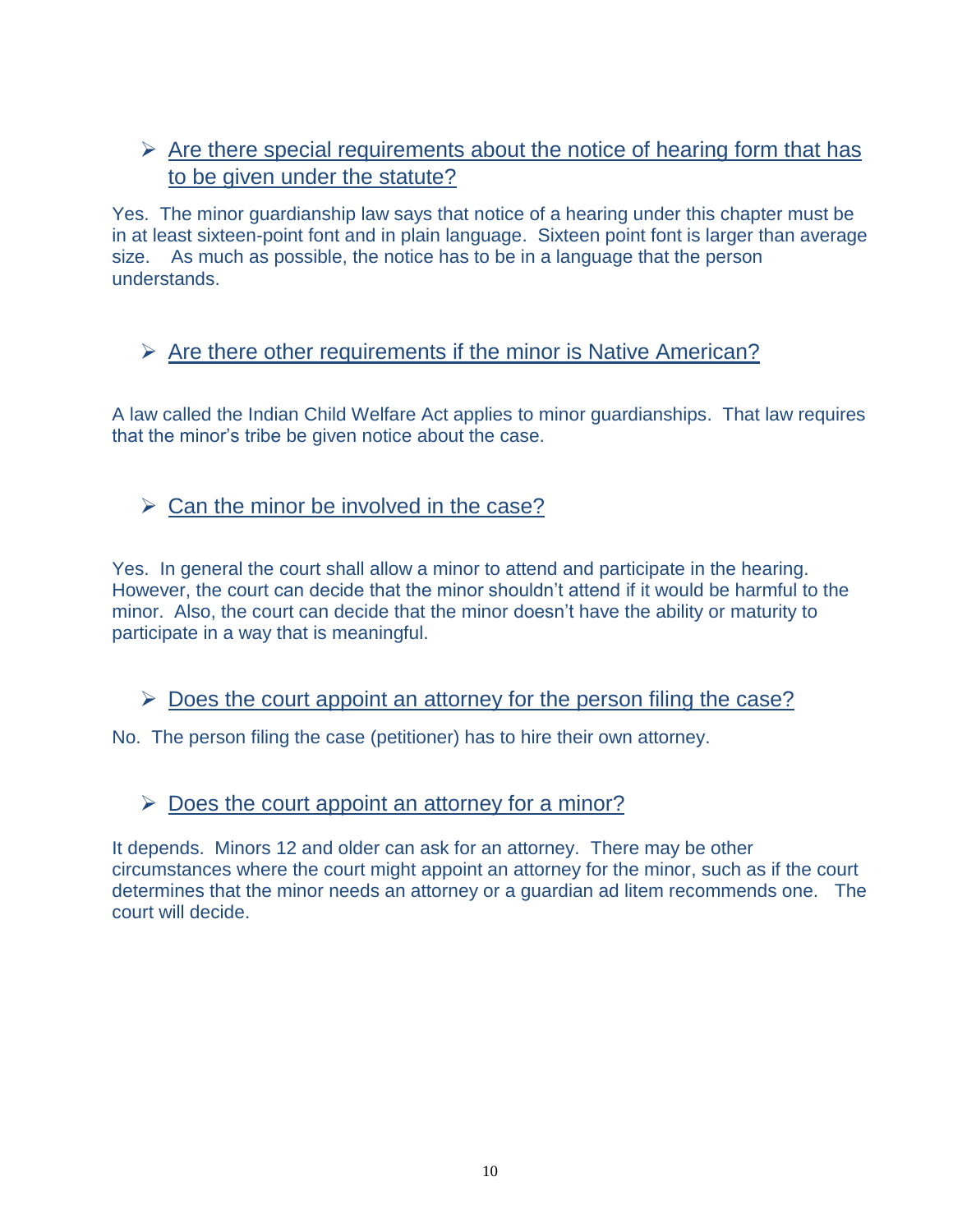# $\triangleright$  Does the court appoint an attorney for the parent(s)?

It depends. The court must appoint an attorney for a parent if the parent is indigent (cannot afford an attorney,) appears in the case, and one of the following applies:

- $\checkmark$  The parent objects to the guardianship,
- $\checkmark$  The parent needs an attorney to make sure they understand their agreement to the guardianship (informed consent), or
- $\checkmark$  The court determines the parent needs an attorney

The court may, but is not required to, appoint an attorney for a parent even if the parent isn't indigent (can afford an attorney) for the same reasons.

# $\triangleright$  What is a guardian ad litem?

A guardian ad litem is someone that the court appoints to represent the needs and best interests of an individual. In a minor guardianship, a court may appoint a guardian ad litem for the minor to find out information for the court and report back to the court about the minor or other issues in the case.

# $\triangleright$  What is a court visitor?

A court visitor is someone who is appointed in minor guardianship to find out information for the court and report back to the court about the minor or other issues in the case.

# $\triangleright$  Can the court grant temporary custody in a regular minor guardianship case?

No. A regular minor guardianship case doesn't have any temporary custody orders. If someone wants to ask the court for custody of a minor as soon as possible, the person must file an emergency guardianship petition.

# $\triangleright$  How long does a regular minor guardianship case take?

It depends. The law doesn't have specific timelines. The local superior court may have case schedules.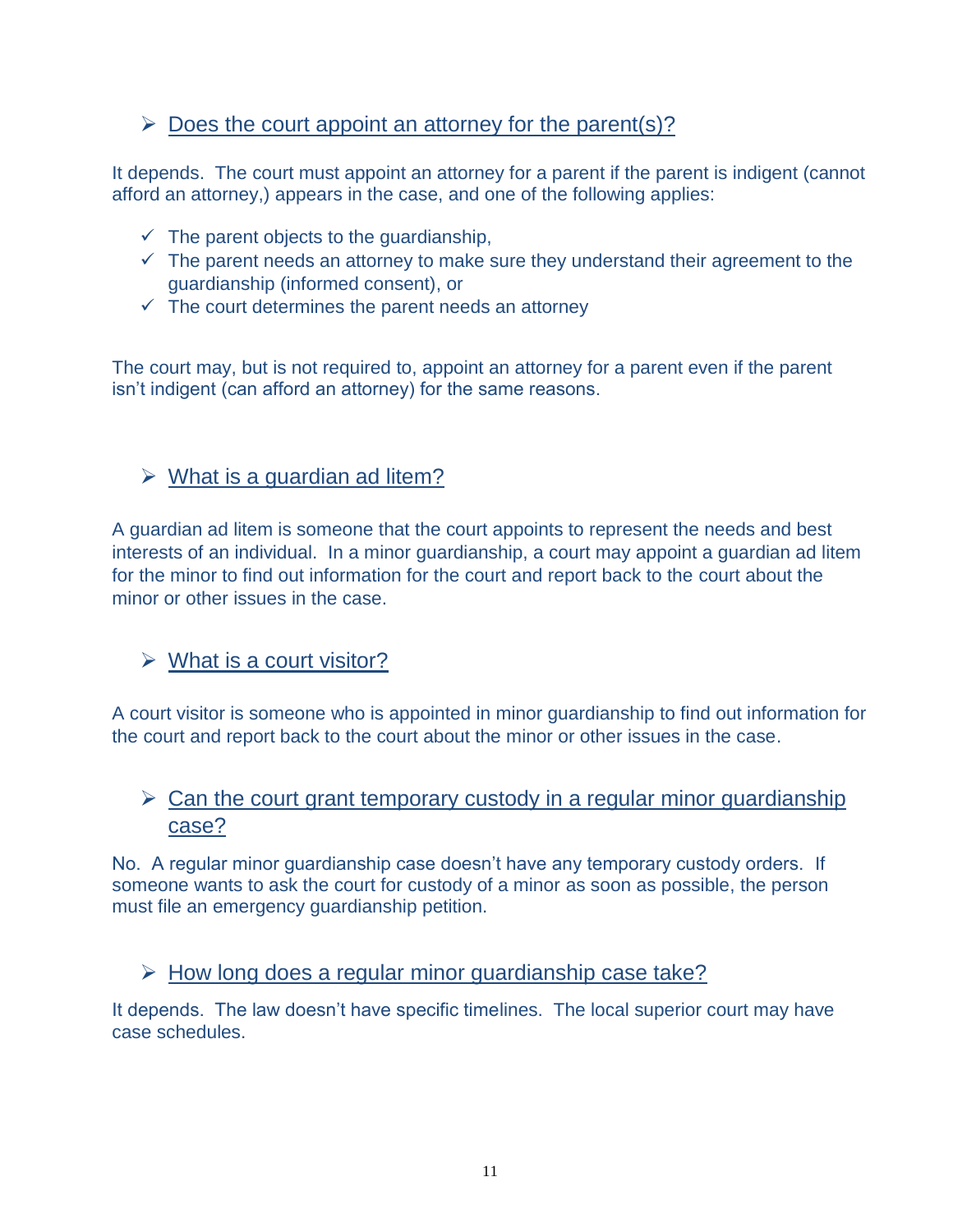#### $\triangleright$  What does a petitioner have to prove to have a guardian appointed for a minor?

Appointing a guardian has to be in the best interests of the minor.

The petitioner also has to show one of the following:

- $\checkmark$  The parents agree after being informed about what a guardianship is about
- $\checkmark$  All parents rights have been ended, or
- $\checkmark$  No parent of the minor is willing or able to exercise parenting functions as defined in RCW 26.09.004
- $\triangleright$  What does the law say about who becomes the quardian?

The law says that the court shall appoint guardian according to the following priorities.

- $\checkmark$  The person nominated by the parent in a will or other record unless it's not in the minor's best interests
- $\checkmark$  If the parents have named different people, the guardian who would be in the minor's best interest, unless none are in the minor's best interests
- $\checkmark$  If none of the people nominated by the parents are in the minor's best interests, then the person nominated by a minor 12 and older, unless not in the minor's best **interests**
- $\checkmark$  If none of the people nominated by the parents of the minor are in the minor's best interests, the person whose appointment would be in the minor's best interests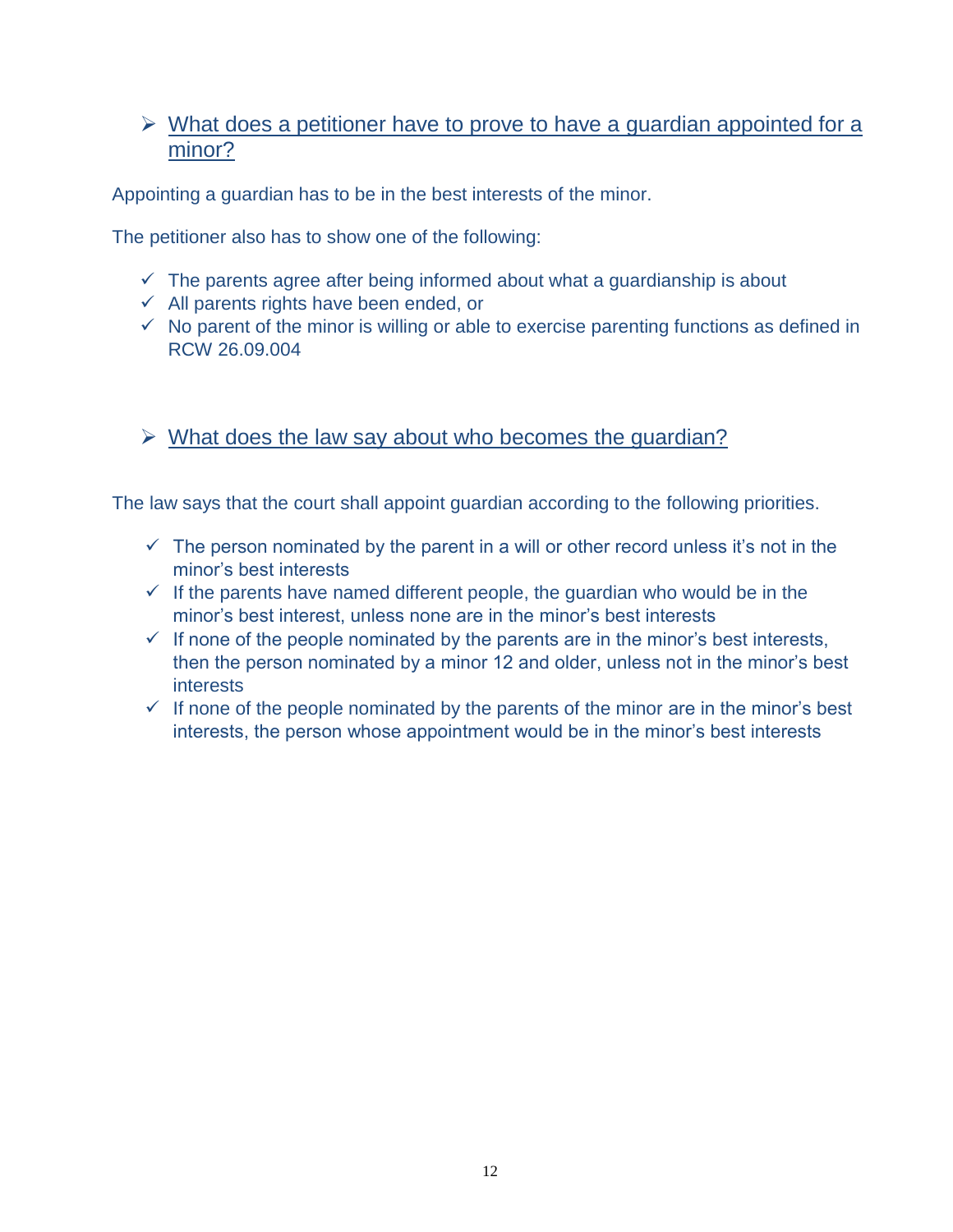# **EMERGENCY GUARDIANSHIPS**

# $\triangleright$  What is an emergency minor guardianship?

An emergency minor guardianship is when someone is appointed as a guardian for a minor on a temporary basis.

# $\triangleright$  What does a petitioner have to prove to have an emergency quardian appointed?

An emergency guardian may be appointed if the person asking for the emergency guardianship can show two things.

- $\checkmark$  Appointing the emergency guardian is likely to prevent substantial harm to the minor's health, safety, or welfare, and
- $\checkmark$  No other person appears to have authority and willingness to act in the circumstances
- $\triangleright$  Who has to get notice in an emergency guardianship?

Notice has to be given to the minor if 12 or older, each parent, anyone else with care or custody of the minor, any appointed attorneys, and anyone else the court determines.

# $\triangleright$  What kind of notice does the law require for an emergency guardianship hearing?

The petitioner has to give "reasonable notice of the date, time, and place of a hearing on a petition for appointment of an emergency guardian".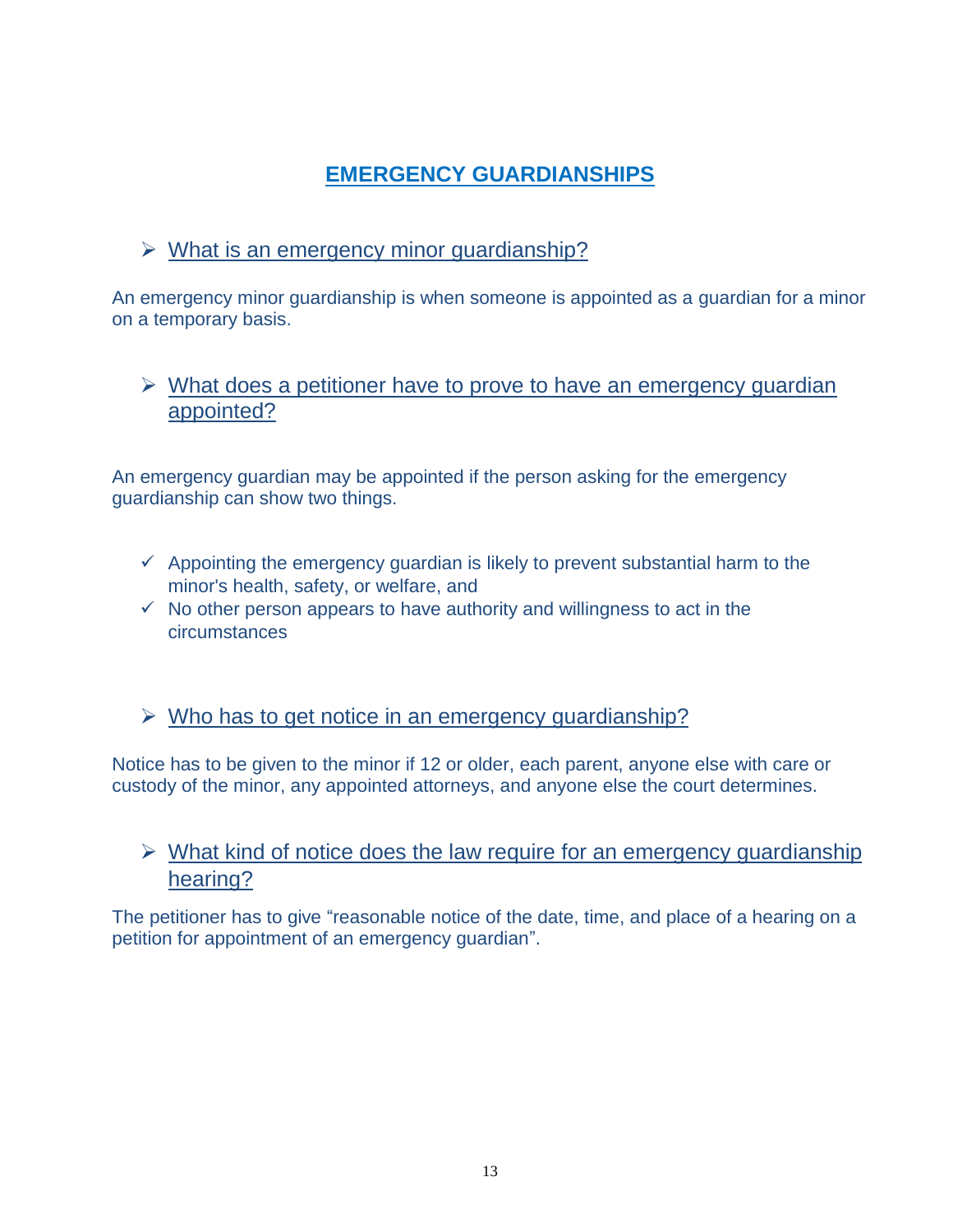# $\triangleright$  Can a petitioner ask for an immediate order?

If someone petitions for an emergency guardianship, they may also ask the court for an immediate order. The petitioner can ask the court to sign an *Immediate Minor Guardianship Order (Ex Parte) and Hearing Notice***.** For this to happen the court has to find from an affidavit or testimony that the minor's health, safety, or welfare will be substantially harmed before a hearing with notice can be held. Notice of the emergency guardianship has to be given within 48 hours and the hearing has to be held within 5 days.

#### $\triangleright$  How long does an emergency quardianship last?

Generally, an emergency guardianships can last up to 60 days. The court can be asked to extend it for up to another 60 days.

#### $\triangleright$  Can the court extend an emergency guardianship longer?

Only if a regular guardianship case or a standby guardianship case is filed. The court may extend the emergency guardianship until the full hearing happens in that case.

#### What authority does an emergency guardian have?

The emergency guardian has only the authority stated in the court order.